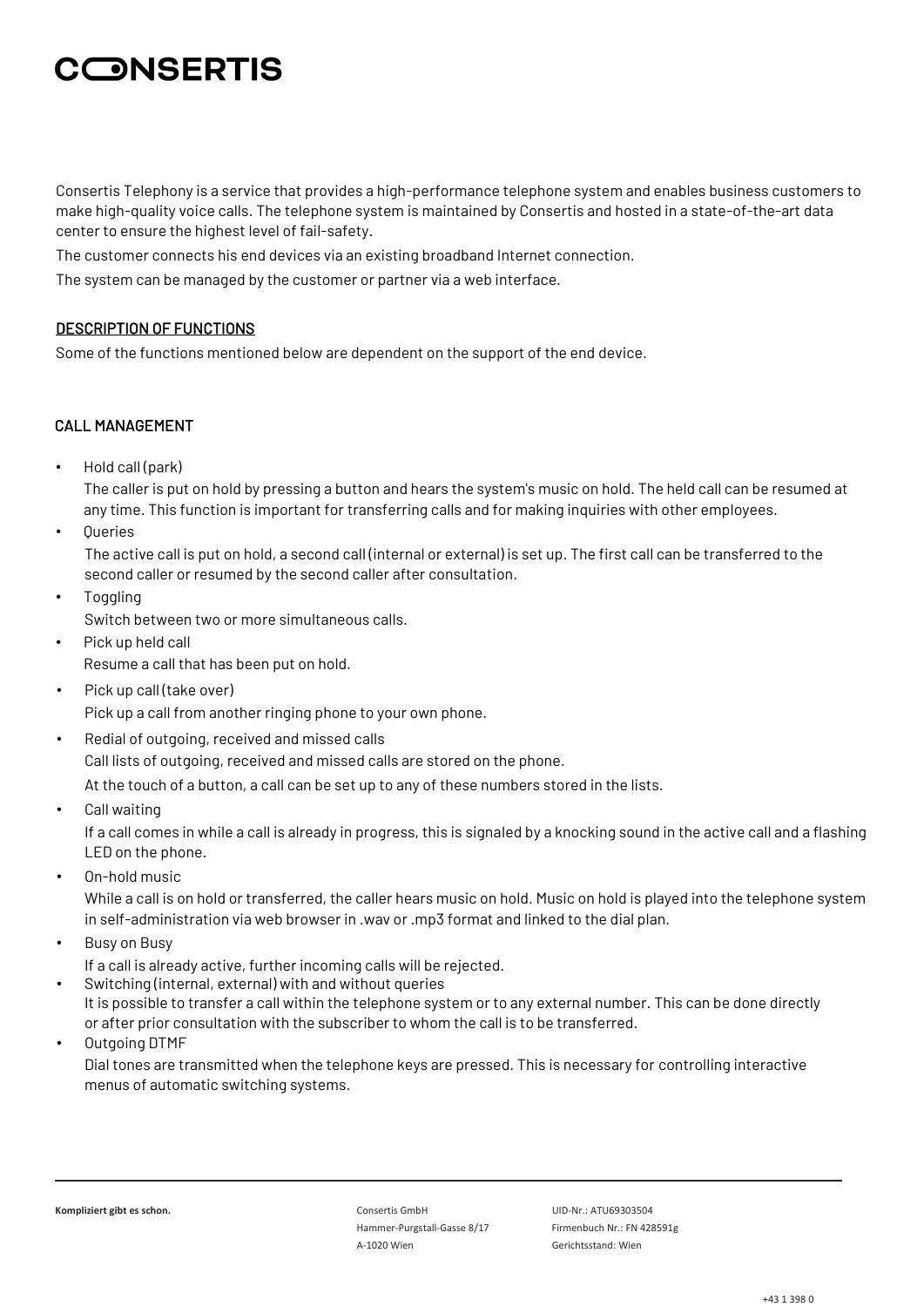• VIP-List

Calls from numbers entered in the VIP list are transferred according to separately defined rules. For example, they can be put through directly to the managing director or given priority in waiting loops.

- Address Book Most SIP phones offer comprehensive address book features
- Devices per extension Any number of devices can be registered per extension.
- Busy lamp Signaling the call status of individual extensions on the terminal device. • Parallel call
	- Freely definable parallel call to other internal extensions or external subscribers.

### CLIP/CLIR, FILTER LISTS, TIMER

- Caller ID of incoming calls (CLIP)
- Suppress or display own phone number (CLIR)
- Filter lists
- Separate dialing plans can be created for phone numbers entered in filter lists, e.g.
	- o Whitelisting

Only numbers entered in a whitelist are put through, others are rejected or diverted.

o Blacklisting

Numbers entered in the blacklist are rejected or redirected.

o Prioritizing

Numbers entered in a prioritized filter list are delivered from a queue to a free terminal before the other numbers. Usually, the "first in, first out" principle applies.

• Timer

Any time slots can be created and provided with their own dialing plan, e.g. for business hours, holidays, vacation...

## CALL FORWARDING / DND (DO NOT DISTURB)

- Forward all calls (internal, external)
- Forwarding when busy (internal, external)
- Forwarding after timer (internal, external)
- DND ..Do not disturb" This circuit is activated and deactivated on the device. Incoming calls are rejected, the telephone signals "busy".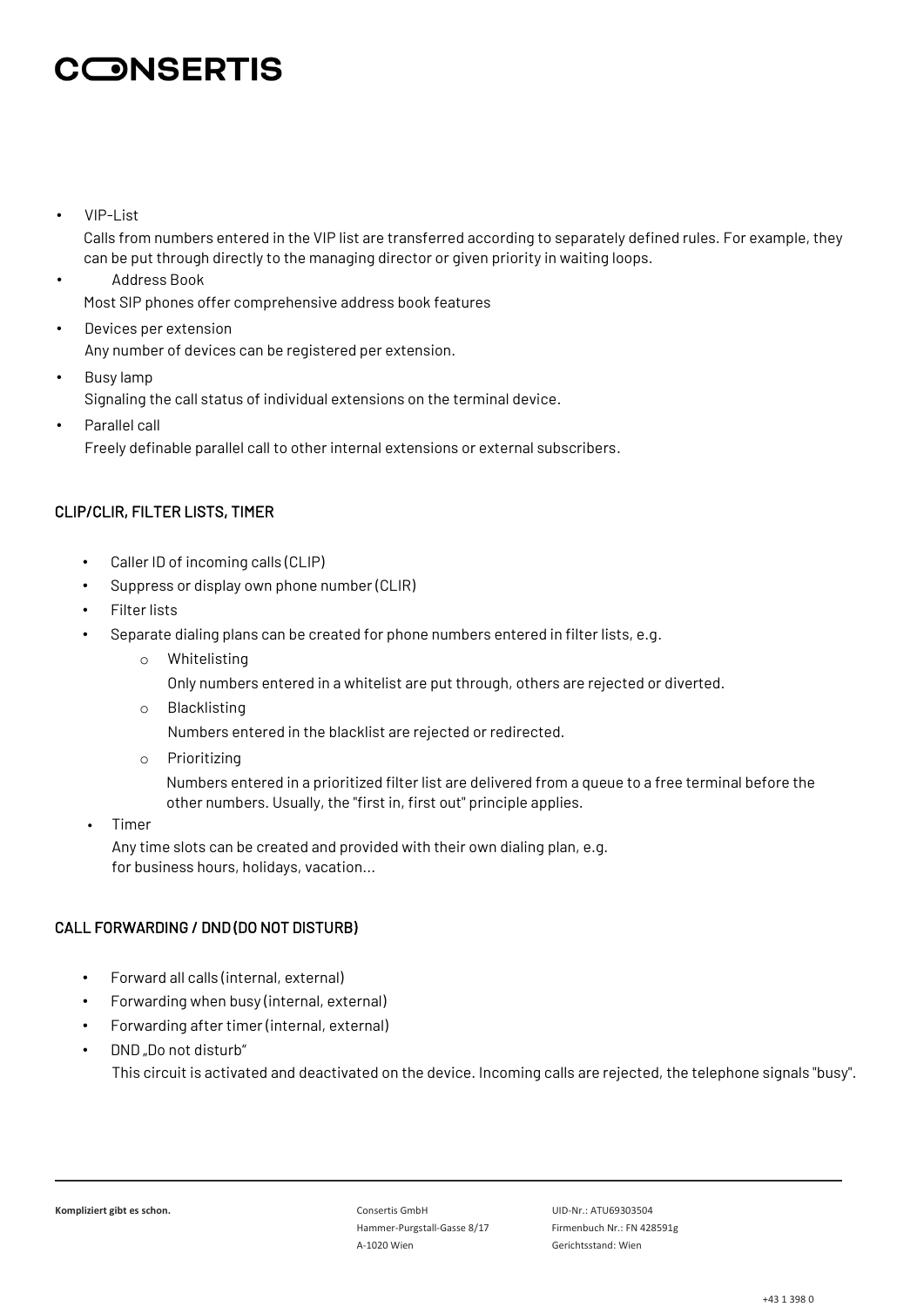### ANSWERING MACHINE

- Professional voicemail system for extensions assigned to a telephone
- Individual welcome text & voicemail for each extension number
- Voicemail delivery Messages are sent as a .wav file by e-mail to a definable e-mail address
- Remote query with PIN code

### GROUPS / QUEUES

- Any number of call groups per system
- Formation of call groups of any size possible
- **Groups**

Groups enable the simultaneous ringing of several devices. In some systems, this function is also referred to as parallel calling.

- Waiting Queues Calls held in a queue ring at the terminals assigned to the queue according to three possible principles.
- Parallel call
	- o All devices in the queue are ringing
	- $\circ$  It rings in a specific sequence, one after the other, at each terminal in the queue.
- o It always rings randomly at a device in the queue.
- **Prioritize**

Within waiting loops, call numbers entered in a filter list can be delivered to a free terminal before other waiting calls. The "first in, first out" principle usually applies.

## AUTOMATED SWITCHING

Switching by dial tone control: The caller navigates through a switching menu with the help of dial tones. The design of the announcement texts and menu control is free.

- Any number of voice dialogs per system
- Customized selection texts
- Forwarding, hang up and busy
- Flexible handling of incoming calls
- Any chaining depth for voice dialogs possible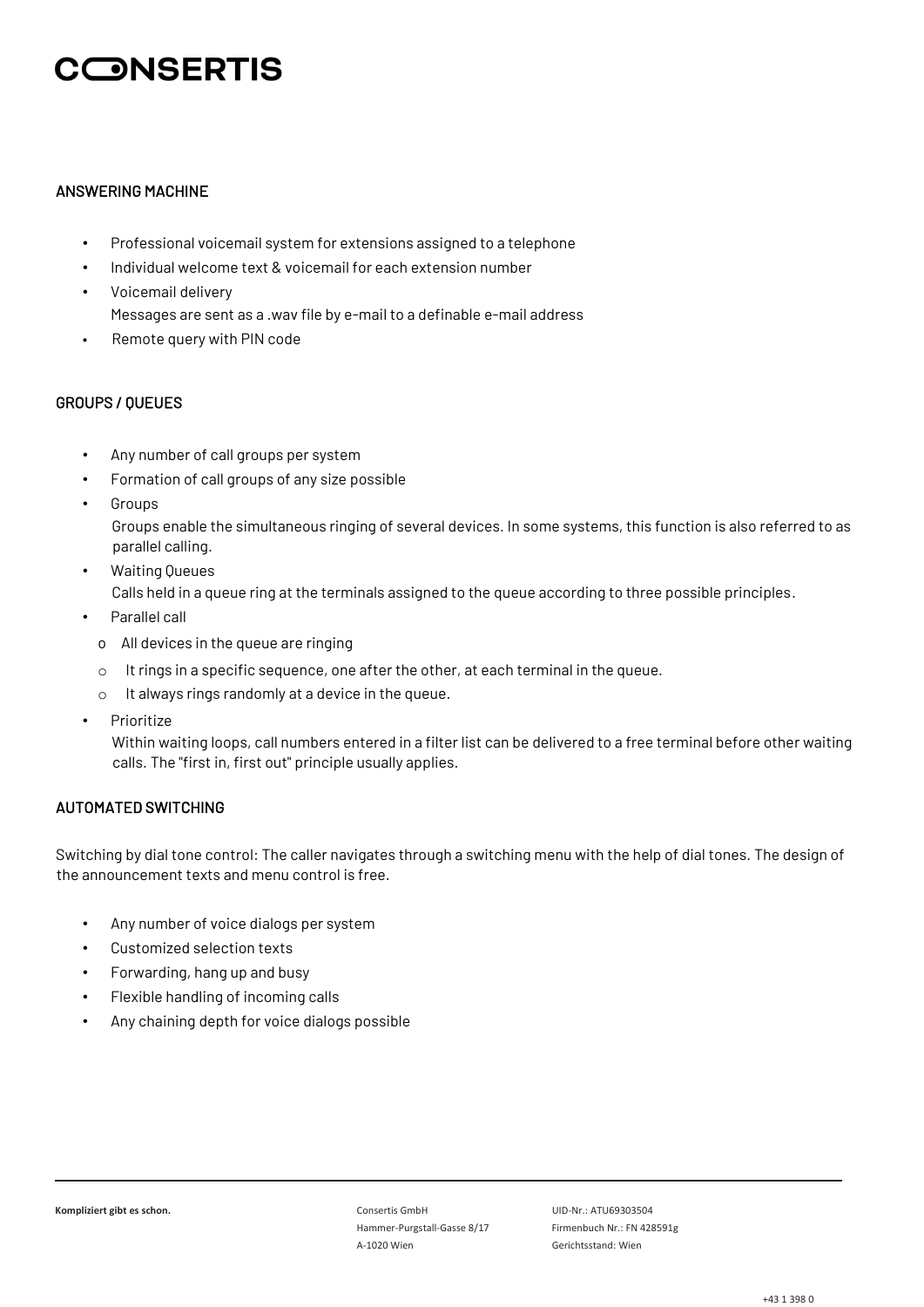## FAX

- Fax2Mail
- Incoming faxes are attached to emails in pdf format and sent to an email address specified by the customer.
- For outgoing faxes, the customer uses the web interface. Fax logs can also be viewed via the web interface.
- A classic fax machine can also be connected via special adapters. The compatibility must be tested, however.

### CTI (COMPUTER TELEPHONY INTEGRATION)

• SIP-TAPI

The telephone system can be integrated into the IT environment via SIP using a TAPI interface. For example, dialing from Outlook contacts is possible.

### SITE CONNECTIVITY

- Cross-site virtual telephone system
- End devices can be integrated into the telephone system regardless of their location. Therefore, the telephone system is particularly suitable for
- Companies with distributed locations
- Integration of home office workstations and field service employees
- Support for multiple phone numbers Multiple numbers - both geographical and mobile - can be used within a telephone system. The only limitations are those imposed by RTR (Rundfunk und Telekom Regulierungs GmbH, see http://www.rtr.at/de/tk/Nummerierung).

## CONFERENCE CALLS

- Any number of conference rooms per facility
- Conferences with up to 50 internal and external participants
- PIN authentication separately for conference leaders and participants
- Locking conferences until the conference leader logs in
- Automatic termination of conferences after the conference leader logs out
- Mute all participants of the conference
- Transfer call to conference
- Announcement of additions and departures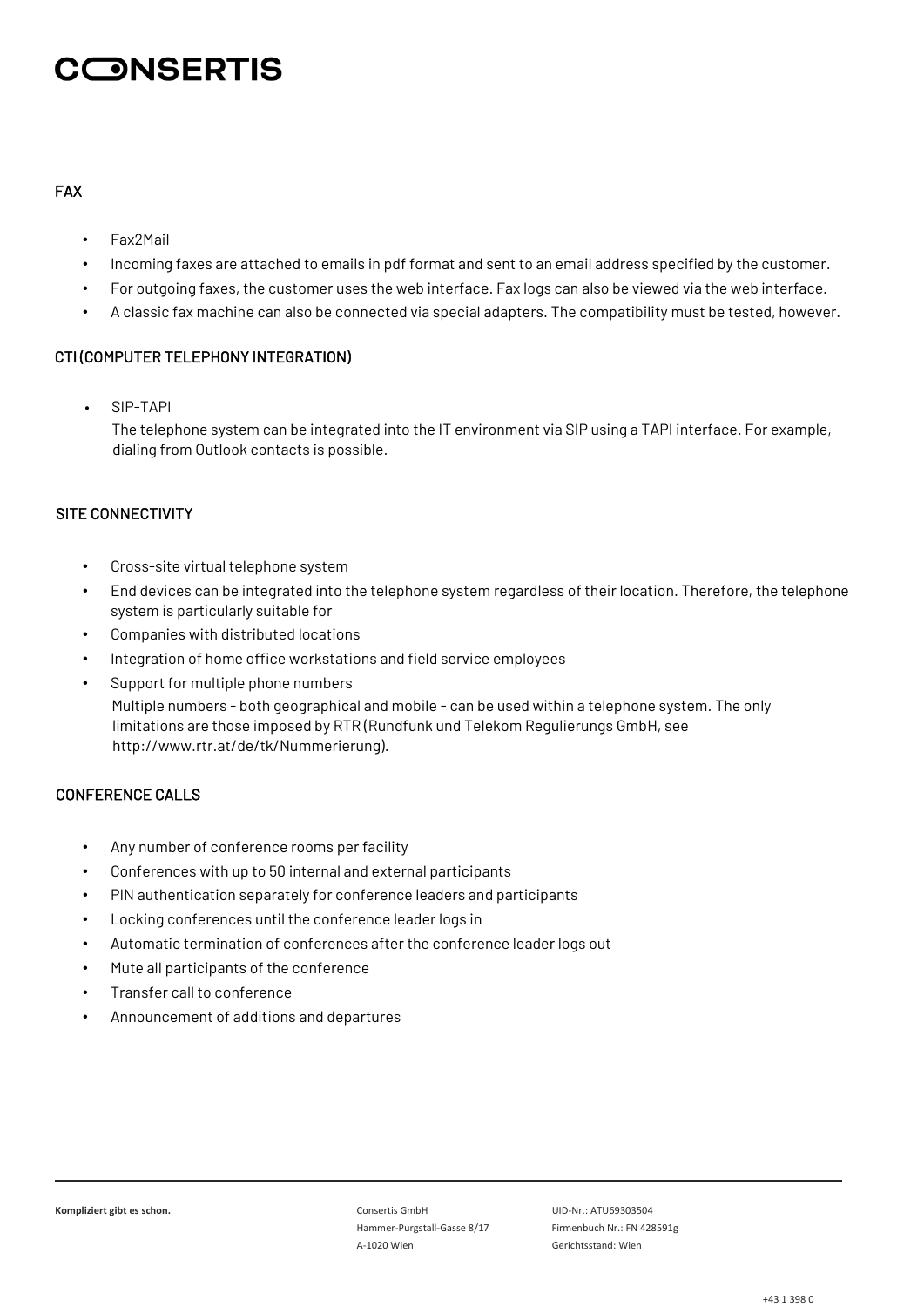#### **WEBINTERFACE**

The telephone system is managed via a web interface for self-administration. The login to the web interface is done by user ID and password. The following functions are available in the web interface:

- User management: create, edit and delete users and extensions
- Devices: create, edit and delete devices
- Automatic configuration of end devices: An automatic configuration file can be created for certain end devices using the web interface.
- Device list: Overview of all devices of the telephone system
- Call groups: Creating, editing and deleting call groups
- Time windows: create, edit and delete time windows
- Voicemail: Create, edit and delete voicemail boxes.
- Faxboxes: Create, edit and delete faxboxes
- Text on hold: upload and delete texts and music for on hold, music on hold etc.
- Announcements: Upload and delete announcement texts
- Menus: Create, edit, and delete interactive, dial tone menus.

#### FINAL DEVICES

End devices register with the telephone system using SIP. In principle, the use of any SIP-capable terminal device is possible. Consertis can guarantee the proper functioning of the telephone system only with end devices tested and offered or recommended by Consertis. Consertis provides the customer with all information necessary for the connection and operation of any SIP device, such as user ID and password, as well as server addresses and port addresses necessary for operation. There is no entitlement to additional support for end devices not recommended by Consertis.

### CONNECTION TO THE PUBLIC TELEPHONE NETWORK

The connection to the public telephone network is provided by Consertis. The connection depends on the bandwidth of the Internet connection, as described in the chapter "Prerequisites for operation". The recommended minimum bandwidth per call channel is 100 kbit/s.

### GEOGRAPHIC CALL NUMBERS

The Communications Parameters, Fees and Value-Added Services Ordinance 2009 (KEM-V 2009) defines the public numbering plan and the public dialing plan as a subplan for communications parameters, as well as the fees and general regulations regarding value-added services. For the various

**Kompliziert gibt es schon.** Consertis GmbH UID-Nr.: ATU69303504 Hammer-Purgstall-Gasse 8/17 Firmenbuch Nr.: FN 428591g A-1020 Wien Gerichtsstand: Wien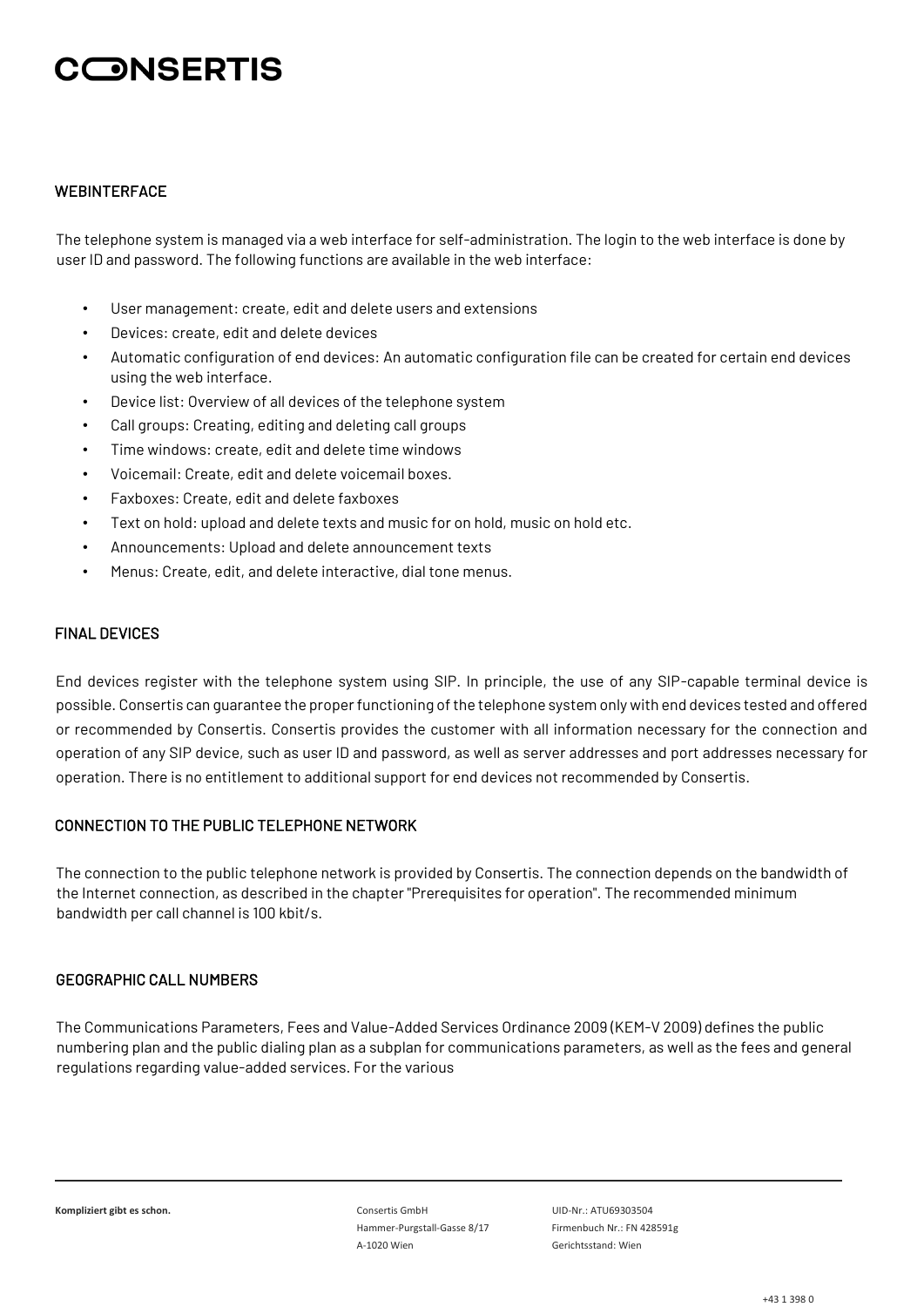number ranges, the allocation criteria and usage features are defined and the procedure for obtaining usage rights is regulated. Section 49 of the KEM-V 2009 stipulates that "Geographical numbers are national telephone numbers and are used to address fixed network termination points."

Consertis shall technically ensure that an assigned geographical telephone number can only be used by the subscriber in accordance with § 49 KEM-V. Accordingly, the network termination point is understood to be the network connection at the Consertis modem or at a fixed receiving device (network termination) installed by Consertis at the customer's premises. For the use of extensions at other locations, a location-independent call number is additionally assigned.

## LOCATION-INDEPENDENT NUMBERS

Location-independent numbers are identified by the 0720 area code. They are national telephone numbers and are used to address subscribers in connection with public

telephone services that enable the subscriber to maintain his or her telephone number regardless of location in the fixed network or on the Internet.

### EXTENSION NUMBER ALLOCATION

The assignment of extensions and terminals to the individual phone numbers is done in the web interface for selfadministration and is the responsibility of the customer.

self-administration and is the responsibility of the customer. This is particularly necessary for the correct delivery of emergency calls. No claims can be made against Consertis based on the customer's failure to assign or reassign extensions to their geographical numbers.

### EUROPEAN EMERGENCY NUMBER

Attention is drawn to the existence of the European emergency number 112.

The following requirements must be met for the proper operation of a Consertis telephone system:

#### NETWORK CABLING AND POWER

An Ethernet connection and a power connection are required for each end device. Most end devices draw power either from their own power supply unit, or alternatively via PoE (Power over Ethernet). Consertis recommends the implementation of PoE.

**Kompliziert gibt es schon.** Consertis GmbH UID-Nr.: ATU69303504 Hammer-Purgstall-Gasse 8/17 Firmenbuch Nr.: FN 428591g A-1020 Wien Gerichtsstand: Wien